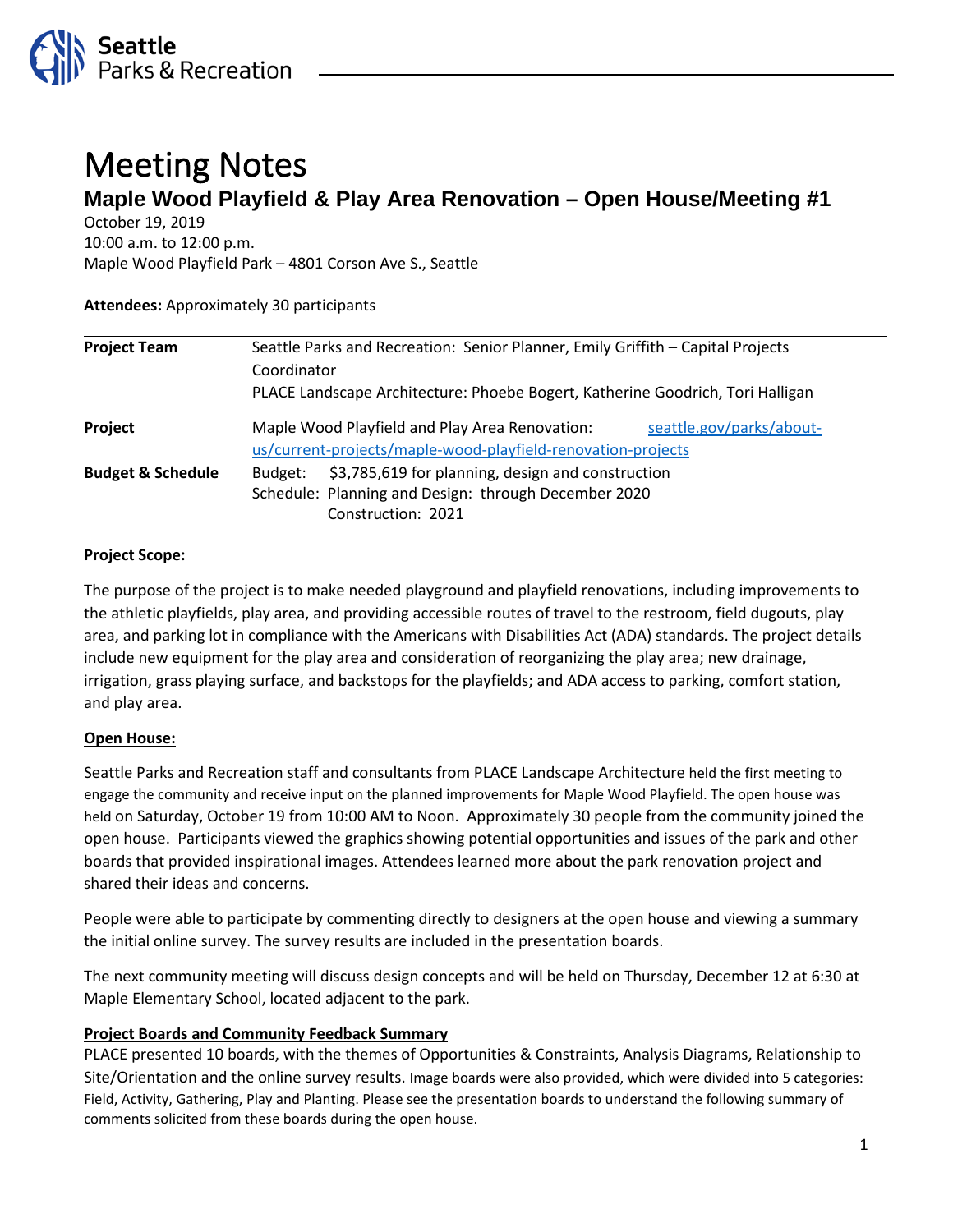

## Opportunities and Constraints Diagram

A diagram was provided that asked community members to express a preference to play areas being together (consolidated) or separate (like existing configuration). 89% preferred them to be separated. Also mentioned was the opportunity to create more informal gathering spaces – coupling as increased "eyes on the street", so to speak, particularly along the grassy hillside above the existing swing set area.

## Comments on Analysis Diagrams

- Safety (CPTED) Comments: 1) Feels sketchy in the NW corner of site; 2) Consider adding designated paths through wetland to promote usership and safety by proxy of increased passerby's
- Paths and Circulation Comments: 1) Add gravel pathway in wetland area to give access and safety central from houses just north which t- bones from play areas. 2) Provide fire trucks access to Encampments
- Vegetation Comments: 1) Very distinct preference for the existing Oak grove in the play area. 2) Provide/promote blackberry patch/berry picking areas within and along the fringes of the wetland.
- Topo & Environs Comments: 1) Path flooding at north end of loop is a problem and hazardous.

## Comments on Image Boards

- Field High preference for Soccer, Kite Flying, Ultimate Frisbee, Views Comments included: cut back vegetation to expose views to the west; prevent cars from coming onto fields
- Activity & Gathering Many favored the Mural Basketball court, Rollerblading, Playful/thoughtful seating areas, Dog-walking, Exercise stations and Biking. Gathering favorites included Picnic areas, BBQ pits, Farmers market, Formal seating, and evening festival (lanterns)
	- Comments included: Give a sense of entry at both ends of park; more picnic areas; investments and additions to pathway network; sports of interest were hockey, Samoan cricket, tennis, gaga ball pit and roller-skating flat surface
- Play Survey showed favor for Balance beams/Nature inspiried, slides in landform, accessible spinner, climbing equipment, swings, climbing wall, sensory/music (toddler and tyke)
	- Comments included: a high preference for full size basketball court; add more swings; bigger play area and zipline; also individual preference for mural basketball court; play area on view side of park; address the tween/adult population; spray park; add more slides and swings; zipline and monkey bars.
- Planting Oak grove (existing), Pollinator pathway and Sculptural Stormwater
	- Comments show many were partial towards shaded area near pathways, add more trees and create wetland paths to observe wildlife; also, individual preference for fenced beekeeper linked to jungle/blackberry area; and dynamic planting groups.

## General Comments

- High enthusiasm for path lighting
- Dog run (specific reference to along the SW corner of site)
- Creative and accessible paths
- No fireworks
- More trash cans and dog waste bag dispensers
- New painting murals
- Mile markers along path